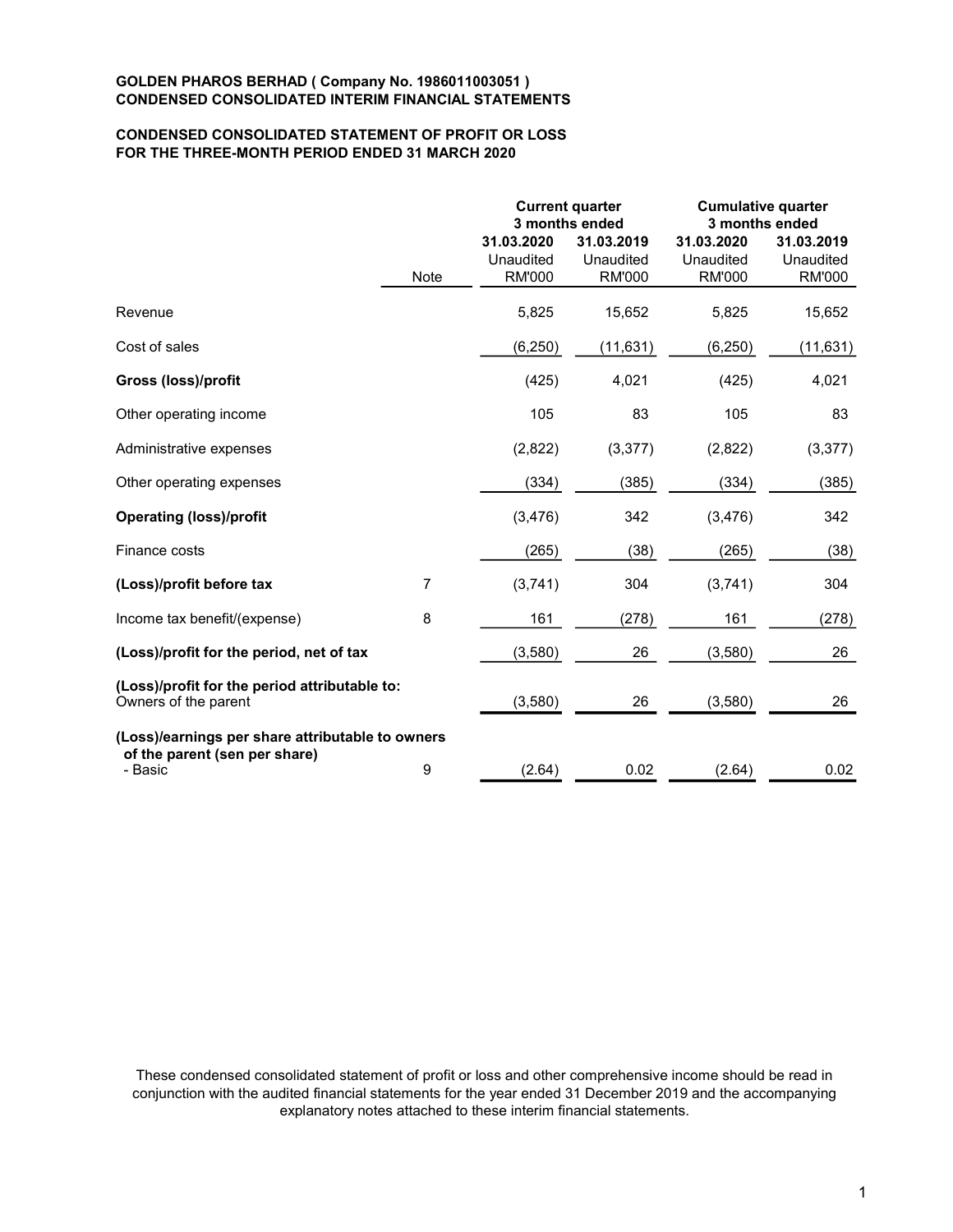# CONDENSED CONSOLIDATED STATEMENT OF PROFIT OR LOSS AND OTHER COMPREHENSIVE INCOME FOR THE THREE-MONTH PERIOD ENDED 31 MARCH 2020 (CONTINUED)

|                                          |                                          | <b>Cumulative quarter</b><br>3 months ended    |                                          |  |
|------------------------------------------|------------------------------------------|------------------------------------------------|------------------------------------------|--|
| 31.03.2020<br>Unaudited<br><b>RM'000</b> | 31.03.2019<br>Unaudited<br><b>RM'000</b> | 31.03.2020<br>Unaudited<br><b>RM'000</b>       | 31.03.2019<br>Unaudited<br><b>RM'000</b> |  |
| (3,580)                                  | 26                                       | (3,580)                                        | 26                                       |  |
|                                          |                                          |                                                |                                          |  |
|                                          |                                          |                                                |                                          |  |
| (894)                                    | 58                                       | (894)                                          | 58                                       |  |
| (894)                                    | 58                                       | (894)                                          | 58                                       |  |
| (4, 474)                                 | 84                                       | (4, 474)                                       | 84                                       |  |
|                                          |                                          |                                                | 84                                       |  |
|                                          | (4, 474)                                 | <b>Current quarter</b><br>3 months ended<br>84 | (4, 474)                                 |  |

These condensed consolidated statement of profit or loss and other comprehensive income should be read in conjunction with the audited financial statements for the year ended 31 December 2019 and the accompanying explanatory notes attached to these interim financial statements.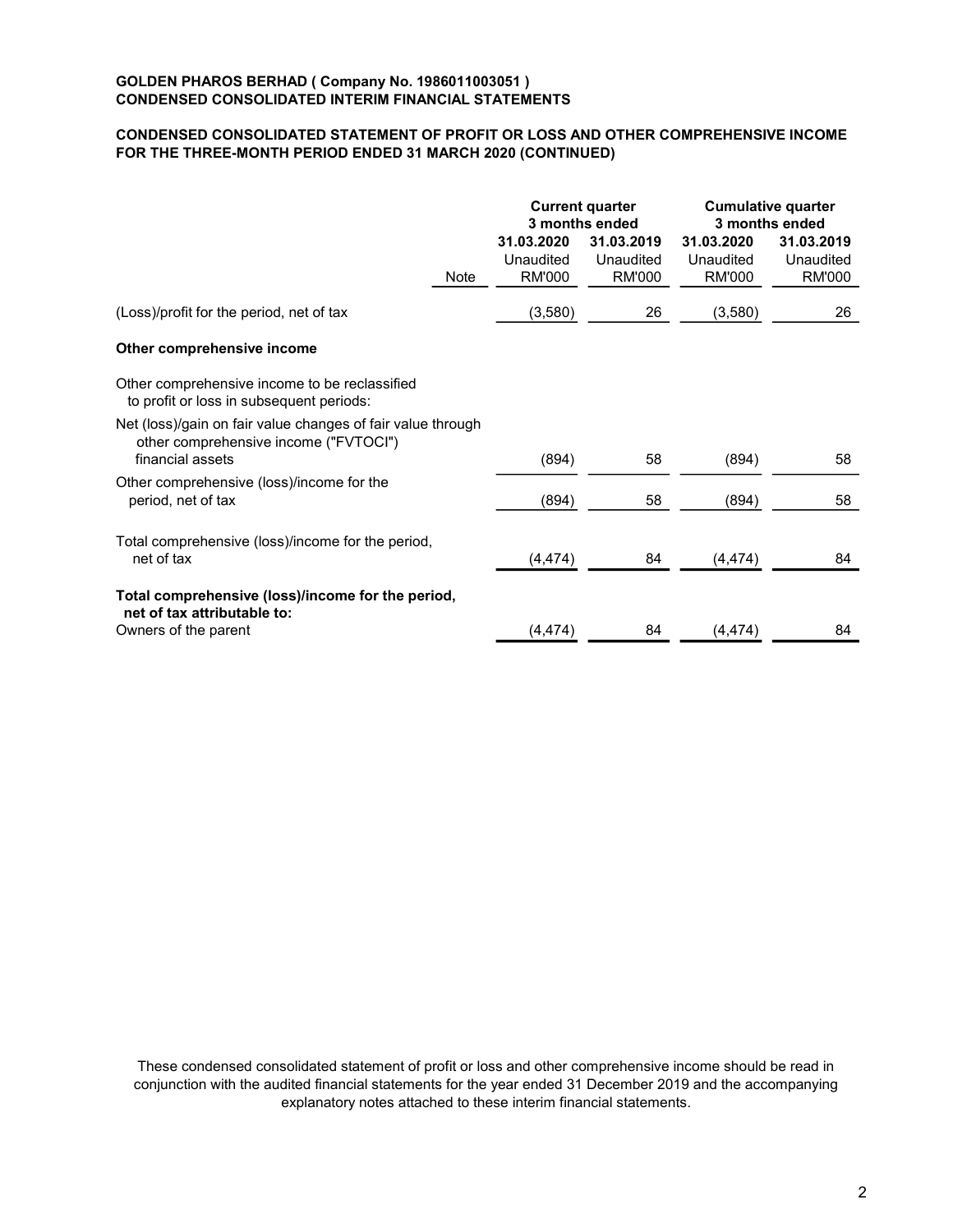## CONDENSED CONSOLIDATED STATEMENT OF FINANCIAL POSITION AS AT 31 MARCH 2020

|                                                                  |      | 31.03.2020                 | 31.12.2019               |
|------------------------------------------------------------------|------|----------------------------|--------------------------|
|                                                                  | Note | Unaudited<br><b>RM'000</b> | Audited<br><b>RM'000</b> |
| <b>Assets</b>                                                    |      |                            |                          |
| <b>Non-current assets</b>                                        |      |                            |                          |
| Property, plant and equipment                                    | 10   | 14,635                     | 14,984                   |
| Right-of-use assets                                              |      | 26,518                     | 26,712                   |
| Investment properties                                            |      | 18,420                     | 18,540                   |
| Intangible assets                                                |      | 3,220                      | 2,405                    |
| Goodwill                                                         | 11   |                            |                          |
| Investment in associates                                         |      | 3,514                      | 3,514                    |
| Deferred tax assets                                              |      | 1,182                      | 1,878                    |
| Investment securities                                            | 12   | 1,317                      | 2,211                    |
|                                                                  |      | 68,806                     | 70,244                   |
| <b>Current assets</b>                                            |      |                            |                          |
| Inventories                                                      |      | 8,081                      | 6,298                    |
| Trade and other receivables                                      |      | 12,987                     | 13,323                   |
| Tax recoverable                                                  |      | 2,885                      | 1,590                    |
| Cash and bank balances                                           | 13   | 17,220                     | 22,242                   |
|                                                                  |      | 41,173                     | 43,453                   |
| <b>Total assets</b>                                              |      | 109,979                    | 113,697                  |
| <b>Equity and liabilities</b>                                    |      |                            |                          |
| <b>Equity</b>                                                    |      |                            |                          |
| Share capital                                                    | 14   | 68,447                     | 68,447                   |
| Retained earnings                                                |      | 11,356                     | 14,936                   |
| Other reserves                                                   |      | (21, 348)                  | (20, 487)                |
| <b>Total equity</b>                                              |      | 58,455                     | 62,896                   |
|                                                                  |      |                            |                          |
| <b>Non-current liabilities</b><br>Retirement benefit obligations |      | 7,624                      | 7,332                    |
| <b>Borrowings</b>                                                | 15   | 9,465                      | 9,686                    |
| Lease liabilities                                                |      | 20                         | 27                       |
|                                                                  |      | 17,109                     | 17,045                   |
|                                                                  |      |                            |                          |
| <b>Current liabilities</b>                                       |      |                            |                          |
| Retirement benefit obligations                                   |      | 262                        | 580                      |
| <b>Borrowings</b>                                                | 15   | 3,782                      | 2,823                    |
| Lease liabilities                                                |      | 25                         | 25                       |
| Trade and other payables                                         |      | 30,346                     | 30,328                   |
|                                                                  |      | 34,415                     | 33,756                   |
| <b>Total liabilities</b>                                         |      | 51,524                     | 50,801                   |
| <b>Total equity and liabilities</b>                              |      | 109,979                    | 113,697                  |
| Net assets per share attributable to                             |      |                            |                          |
| owners of the parent ("RM")                                      |      | 0.43                       | 0.46                     |

These condensed consolidated statement of financial position should be read in conjunction with the audited financial statements for the year ended 31 December 2019 and the accompanying explanatory notes attached to these interim financial statements.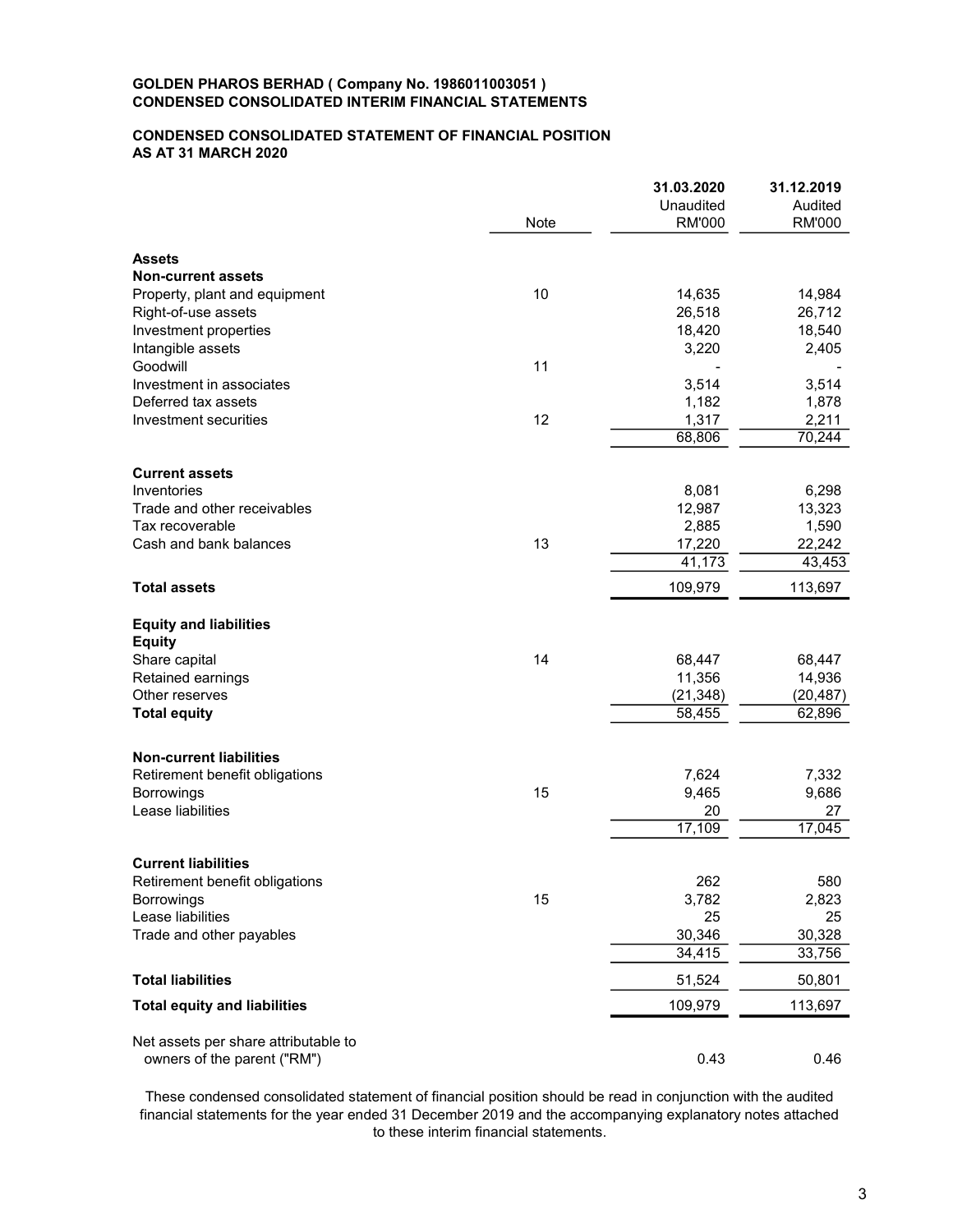#### CONDENSED CONSOLIDATED STATEMENT OF CHANGES IN EQUITY FOR THE THREE-MONTH PERIOD ENDED 31 MARCH 2020

|                                                                                 |                                   | Attributable to owners of the parent     |                                                       |                                              |                                        |                                                                  |                                                              |                                                                |
|---------------------------------------------------------------------------------|-----------------------------------|------------------------------------------|-------------------------------------------------------|----------------------------------------------|----------------------------------------|------------------------------------------------------------------|--------------------------------------------------------------|----------------------------------------------------------------|
|                                                                                 |                                   | <b>Non-distributal Distributable</b>     |                                                       |                                              | Non-distributable                      |                                                                  |                                                              |                                                                |
|                                                                                 | Equity,<br>total<br><b>RM'000</b> | <b>Share</b><br>capital<br><b>RM'000</b> | <b>Total</b><br>retained<br>earnings<br><b>RM'000</b> | Other<br>reserves.<br>total<br><b>RM'000</b> | Fair value<br>reserve<br><b>RM'000</b> | <b>Equity</b><br>contribution<br>from<br>owners<br><b>RM'000</b> | <b>Reserve</b><br>arising<br>from<br>merger<br><b>RM'000</b> | <b>Employee</b><br>share<br>option<br>reserve<br><b>RM'000</b> |
| Opening balance at 1 January 2020                                               | 62,896                            | 68,447                                   | 14,936                                                | (20, 487)                                    | 714                                    | 1,262                                                            | (22, 718)                                                    | 255                                                            |
| Loss for the period<br>Other comprehensive income                               | (3,580)                           |                                          | (3,580)                                               |                                              |                                        |                                                                  |                                                              |                                                                |
| - Net loss on fair value changes of FVTOCI financial<br>assets                  | (894)                             |                                          |                                                       | (894)                                        | (894)                                  |                                                                  |                                                              |                                                                |
| Total comprehensive loss                                                        | (4, 474)                          | $\sim$                                   | (3,580)                                               | (894)                                        | (894)                                  | $\sim$                                                           |                                                              | $\sim$                                                         |
| Transaction with owners<br>- Grant of equity-settled share options to employees | 33                                |                                          |                                                       | 33                                           |                                        |                                                                  |                                                              | 33                                                             |
| Closing balance at 31 March 2020                                                | 58,455                            | 68,447                                   | 11,356                                                | (21, 348)                                    | (180)                                  | 1,262                                                            | (22, 718)                                                    | 288                                                            |
| Opening balance at 1 January 2019                                               | 72,747                            | 68,192                                   | 26,111                                                | (21, 556)                                    | (134)                                  | 1,262                                                            | (22, 718)                                                    | 34                                                             |
| Profit for the period<br>Other comprehensive loss                               | 26                                |                                          | 26                                                    |                                              |                                        |                                                                  |                                                              |                                                                |
| - Net gain on fair value changes of FVTOCI financial<br>assets                  | 58                                |                                          |                                                       | 58                                           | 58                                     |                                                                  |                                                              |                                                                |
| Total comprehensive income                                                      | 84                                |                                          | 26                                                    | 58                                           | 58                                     | $\blacksquare$                                                   | $\blacksquare$                                               |                                                                |
| Transaction with owners<br>- Grant of equity-settled share options to employees | 59                                |                                          |                                                       | 59                                           |                                        |                                                                  |                                                              | 59                                                             |
| Closing balance at 31 March 2019                                                | 72,890                            | 68,192                                   | 26,137                                                | (21, 439)                                    | (76)                                   | 1,262                                                            | (22, 718)                                                    | 93                                                             |

These condensed consolidated statement of changes in equity should be read in conjunction with the audited financial statements for the year ended 31 December 2019 and the accompanying explanatory notes attached to these interim financial statements.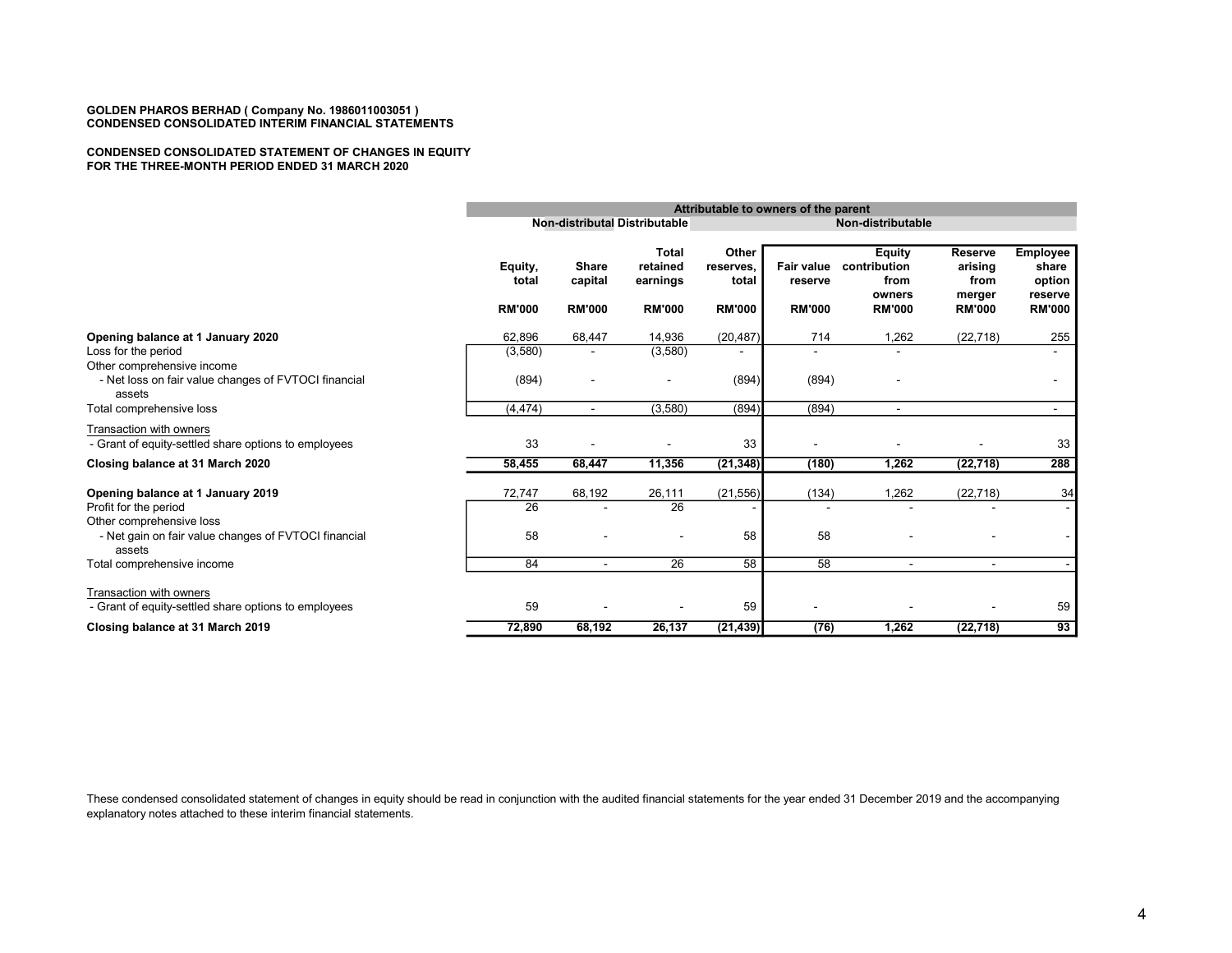#### CONDENSED CONSOLIDATED STATEMENT OF CASH FLOWS FOR THE THREE-MONTH PERIOD ENDED 31 MARCH 2020

|                                                         |                | 3 months ended |               |  |
|---------------------------------------------------------|----------------|----------------|---------------|--|
|                                                         |                | 31.03.2020     | 31.03.2019    |  |
|                                                         |                | Unaudited      | Unaudited     |  |
|                                                         | Note           | <b>RM'000</b>  | <b>RM'000</b> |  |
| <b>Operating activities</b>                             |                |                |               |  |
| (Loss)/profit before tax                                |                | (3,741)        | 304           |  |
| Adjustments for:                                        |                |                |               |  |
| Interest income                                         | 7              | (11)           | (26)          |  |
| Interest expenses                                       | 7              | 265            | 38            |  |
| Gain on disposal of property, plant and equipment       | 7              | (22)           | (1)           |  |
| Depreciation of property, plant and equipment           | 7              | 564            | 544           |  |
| Depreciation of investment properties                   | 7              | 120            | 126           |  |
| Depreciation on right-of-use assets                     | 7              | 194            | 194           |  |
| Property, plant and equipment written off               | 7              | 1              |               |  |
| Grant equity-settled share options to employees         | 7              | 33             | 59            |  |
| Provision for retirement benefits                       | $\overline{7}$ | 172            | 203           |  |
| Reversal for short-term accumulating                    | 7              |                |               |  |
| compensated absences                                    |                | 1,316          | (92)<br>1,045 |  |
| Total adjustments                                       |                |                |               |  |
| Operating cash flows before changes in working capital  |                | (2, 425)       | 1,349         |  |
| Changes in working capital                              |                |                |               |  |
| Increase in inventory                                   |                | (1,906)        | (1,792)       |  |
| Decrease/(increase) in trade and other receivables      |                | 366            | (2,034)       |  |
| Increase/(decrease) in trade and other payables         |                | 47             | (1, 110)      |  |
| Total changes in working capital                        |                | (1, 493)       | (4,936)       |  |
| Interest paid                                           |                | (265)          | (38)          |  |
| Income taxes paid/(refund)                              |                | (442)          | 461           |  |
| Retirement benefits paid                                |                | (198)          | (762)         |  |
| Total changes in working capital                        |                | (905)          | (339)         |  |
| Net cash flows used in operating activities             |                | (4, 823)       | (3,926)       |  |
| <b>Investing activities</b>                             |                |                |               |  |
| Purchase of property, plant and equipment               | 10             | (45)           | (508)         |  |
| Proceeds from disposal of property, plant and equipment |                | 22             | 1             |  |
| Additional of intangible assets                         |                | (815)          |               |  |
| Interest received                                       |                | 11             | 26            |  |
| Net cash flows used in investing activities             |                | (827)          | (481)         |  |
| <b>Financing activities</b>                             |                |                |               |  |
| Contractual lease payment                               |                | (7)            | (7)           |  |
| Drawdown from borrowings                                |                | (176)          | 177           |  |
| Repayment of borrowings                                 |                | (232)          | (278)         |  |
| Net cash flows used in financing activities             |                | (415)          | (108)         |  |
| Net decrease in cash and cash equivalents               |                | (6,065)        | (4, 515)      |  |
| Cash and cash equivalents at 1 January                  |                | 19.646         | 17,772        |  |
| Cash and cash equivalents at 31 December                |                | 13,581         | 13,257        |  |

These condensed consolidated statement of cash flows should be read in conjunction with the audited financial statements for the year ended 31 December 2019 and the accompanying explanatory notes attached to these interim financial statements.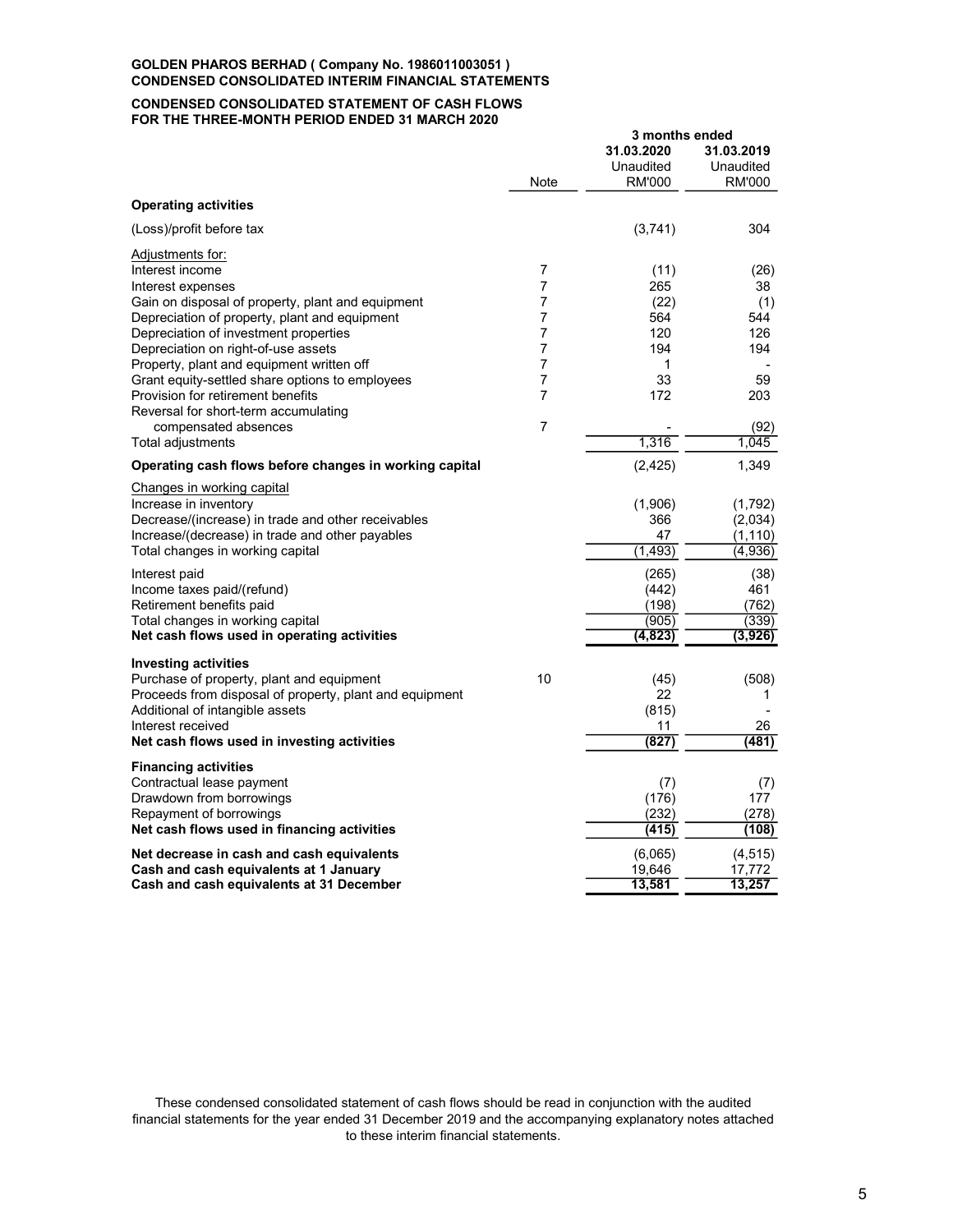### 1. Corporate information

Golden Pharos Berhad is a public limited liability company incorporated and domiciled in Malaysia, and is listed on Bursa Malaysia Securities Berhad.

## 2. Basis of preparation

The condensed financial statements are unaudited and have been prepared in accordance with IAS 34, MFRS 134, Interim Financial Reporting and paragraph 9.22 of Bursa Malaysia Securities Berhad's Main Market Listing Requirements. They should also be read in conjunction with the financial statements of the Group for the year ended 31 December 2019 and the accompanying notes attached to the unaudited condensed consolidated financial statements.

## 3. Significant accounting policies

The significant accounting policies adopted are consistent with those of the audited financial statements for the year ended 31 December 2019, except for the adoption of the following new and amended MFRSs and IC Interpretation which are applicable to its financial statements and are relevant to its operations:-

On 1 January 2020, the Group adopted the following new and amended MFRSs and IC Interpretation mandatory for annual periods beginning on or after 1 January 2020:

## Description Effective for

|                                                                   | annual         |
|-------------------------------------------------------------------|----------------|
|                                                                   | periods        |
|                                                                   | beginning on   |
|                                                                   | or after       |
| Amendments to MFRS 2: Share-based Payment                         | 1 January 2020 |
| Amendments to MFRS 3: Business Combinations                       | 1 January 2020 |
| Amendments to MFRS 6: Exploration for and Evaluation              |                |
| of Mineral Resources                                              | 1 January 2020 |
| Amendments to MFRS 14: Regulatory Deferral Accounts               | 1 January 2020 |
| Amendments to MFRS 101: Presentation of Financial Statements      | 1 January 2020 |
| Amendments to MFRS 108: Accounting Policies, Changes              |                |
| in Accounting Estimates and Errors                                | 1 January 2020 |
| Amendments to MFRS 134: Interim Financial Reporting               | 1 January 2020 |
| Amendments to MFRS 137: Provision, Contingent                     |                |
| Liabilities and Contingent Asset                                  | 1 January 2020 |
| Amendments to MFRS 138: Intangible Assets                         | 1 January 2020 |
| Amendments to IC Interpretation 12: Service Concession Agreements | 1 January 2020 |
| Amendments to IC Interpretation 19: Extinguishing Financial       |                |
| Liabilities with Equity Instruments                               | 1 January 2020 |
| Amendment to IC Interpretation 20: Stripping Costs in the         |                |
| Production Phase of a Surface Mine                                | 1 January 2020 |
| Amendments to IC Interpretation 22: Foreign Currency              |                |
| <b>Transactions and Advance Consideration</b>                     | 1 January 2020 |
| Amendments to IC Interpretation 132: Intangible                   |                |
| Assets-Website Costs                                              | 1 January 2020 |

The initial application of the abovementioned standards and interpretations did not have any material impact to the financial statements of the Group.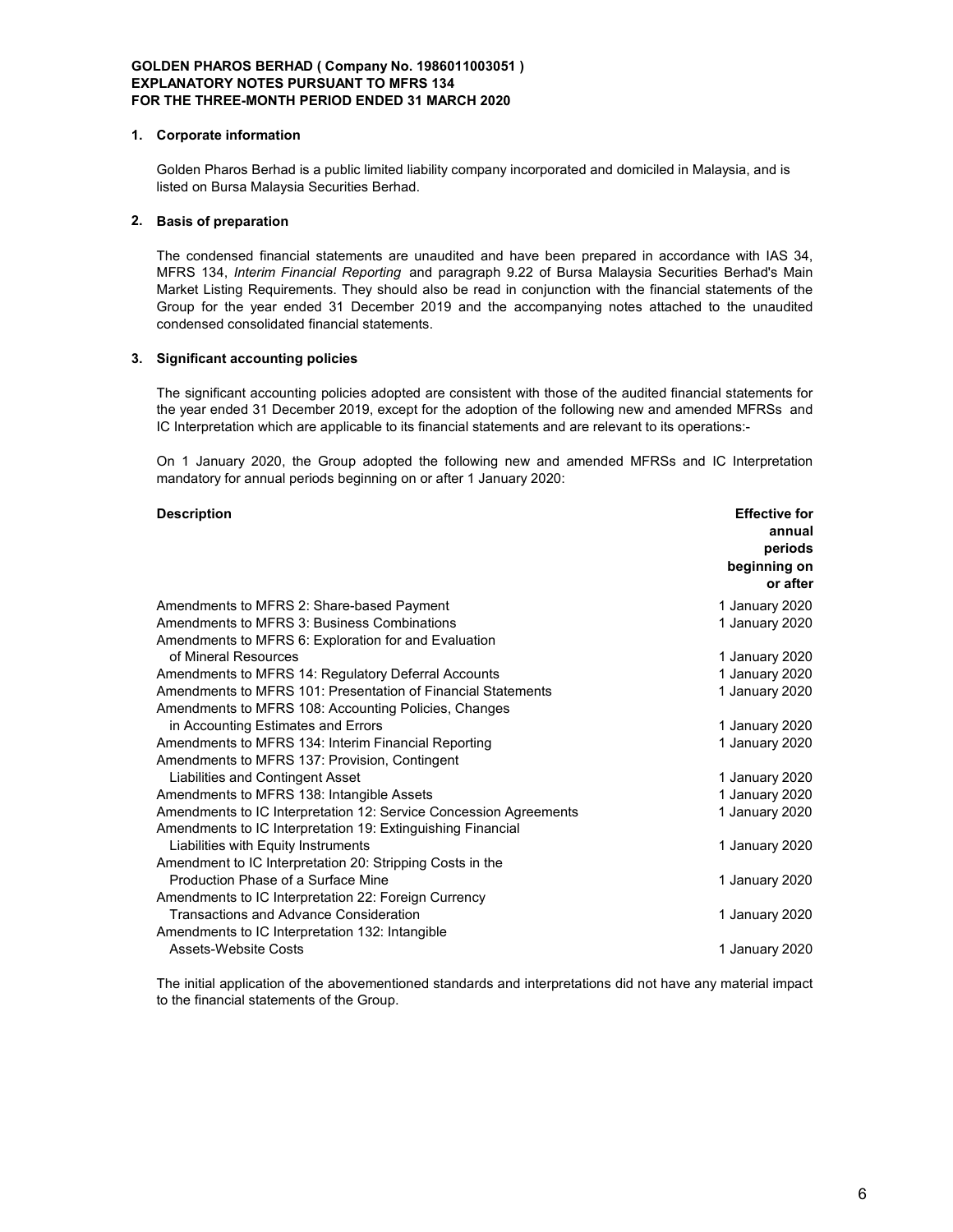### 4. Changes in estimates

There were no significant changes in estimates that have had a material effect in the current interim results.

## 5. Seasonality of operations

During the quarter under review, the Group's principal business operations were adversely affected by the seasonal and cyclical factors such as rainy season.

## 6. Segment information

The Group is organised into business units based on their products and services, and has three operating segments as follows:

- (i) Harvesting, sawmilling, kiln drying of timber and sales of logs and right to log.
- (ii) Manufacturing manufacturing and trading of glass, veneer and woodchips.
- (iii) Others including investment holding, rental of properties, none of which are of a sufficient size to be reported separately.

|                                                    | Harvesting,<br>sawmilling and |                      |               |                     |
|----------------------------------------------------|-------------------------------|----------------------|---------------|---------------------|
|                                                    | kiln drying                   | <b>Manufacturing</b> | Others        | <b>Consolidated</b> |
|                                                    | <b>RM'000</b>                 | <b>RM'000</b>        | <b>RM'000</b> | <b>RM'000</b>       |
| <b>Results for 3 months ended</b>                  |                               |                      |               |                     |
| 31 March 2020                                      |                               |                      |               |                     |
| Operating revenue                                  | 1,800                         | 3,982                | 43            | 5,825               |
| Other operating income                             | 49                            | 56                   |               | 105                 |
| Expenses                                           | (4,253)                       | (4,674)              | (744)         | (9,671)             |
| Loss before taxation                               | (2,404)                       | (636)                | (701)         | (3,741)             |
| <b>Results for 3 months ended</b><br>31 March 2019 |                               |                      |               |                     |
| Operating revenue                                  | 9,670                         | 5,976                | 6             | 15,652              |
| Other operating income                             |                               | 64                   | 12            | 83                  |
| Expenses                                           | (8, 153)                      | (6, 468)             | (810)         | (15,431)            |
| Profit/(loss) before taxation                      | 1,524                         | (428)                | (792)         | 304                 |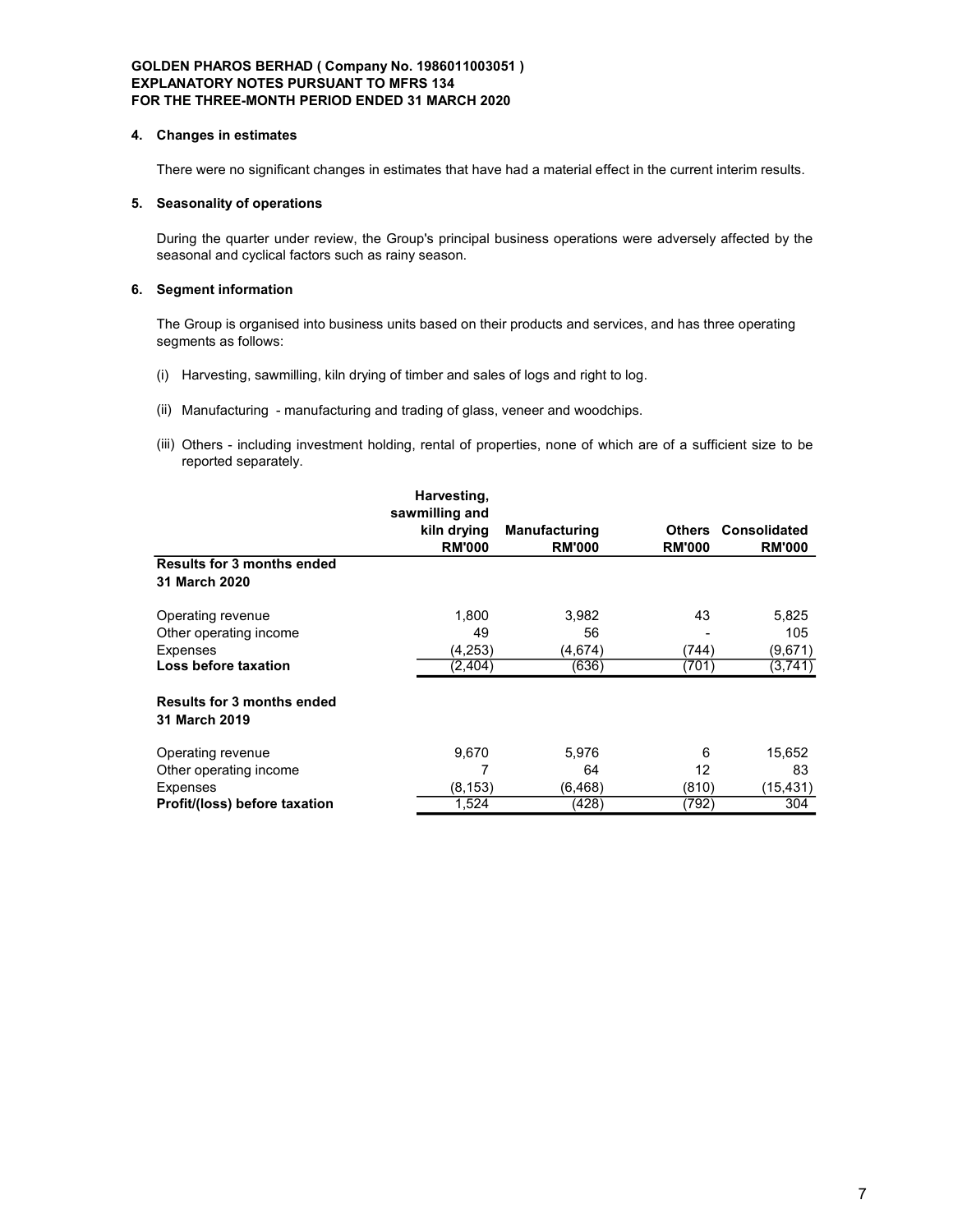### 7. (Loss)/profit before tax

Included in the (loss)/profit before taxation are the following items:

|                                           |            | <b>Current quarter</b><br>3 months ended | <b>Cumulative quarter</b><br>3 months ended |            |  |
|-------------------------------------------|------------|------------------------------------------|---------------------------------------------|------------|--|
|                                           | 31.03.2020 | 31.03.2019                               | 31.03.2020                                  | 31.03.2019 |  |
|                                           | RM'000     | RM'000                                   | <b>RM'000</b>                               | RM'000     |  |
| Interest income                           | (11)       | (26)                                     | (11)                                        | (26)       |  |
| Interest expenses                         | 265        | 38                                       | 265                                         | 38         |  |
| Depreciation of property, plant and       |            |                                          |                                             |            |  |
| equipment                                 | 564        | 544                                      | 564                                         | 544        |  |
| Depreciation of investment properties     | 120        | 126                                      | 120                                         | 126        |  |
| Depreciation of right-of-use assets       | 194        | 194                                      | 194                                         | 194        |  |
| Gain on disposal of property, plant and   |            |                                          |                                             |            |  |
| equipment                                 | (22)       | (1)                                      | (22)                                        | (1)        |  |
| Property, plant and equipment written off |            |                                          |                                             |            |  |
| Grant equity-settled share options to     |            |                                          |                                             |            |  |
| employees                                 | 33         | 59                                       | 33                                          | 59         |  |
| Reversal of short-term accumulating       |            |                                          |                                             |            |  |
| compensated absences                      |            | (92)                                     |                                             | (92)       |  |
| Provision for retirement benefits         | 172        | 203                                      | 172                                         | 203        |  |

## 8. Income tax (benefit)/expense

|                                                                                |                      | <b>Current quarter</b><br>3 months ended |                      | <b>Cumulative quarter</b><br>3 months ended |
|--------------------------------------------------------------------------------|----------------------|------------------------------------------|----------------------|---------------------------------------------|
|                                                                                | 31.03.2020<br>RM'000 | 31.03.2019<br>RM'000                     | 31.03.2020<br>RM'000 | 31.03.2019<br>RM'000                        |
| Current income tax<br>Deferred income tax<br>Over provision of deferred tax in | 34<br>(330)          | 241<br>10                                | 34<br>(330)          | 241<br>10                                   |
| respect of previous years                                                      | 135<br>(161)         | 27<br>278                                | 135<br>(161)         | 27<br>278                                   |
| Effective tax rate                                                             | 4.3%                 | 91.4%                                    | 4.3%                 | 91.4%                                       |

Income tax expense is recognised in each interim period based on the best estimate of the weighted average annual income tax rate expected for the full financial year. For the current financial period under review, the Group's effective tax rate was lower than statutory tax rate due to reversal temporary differences.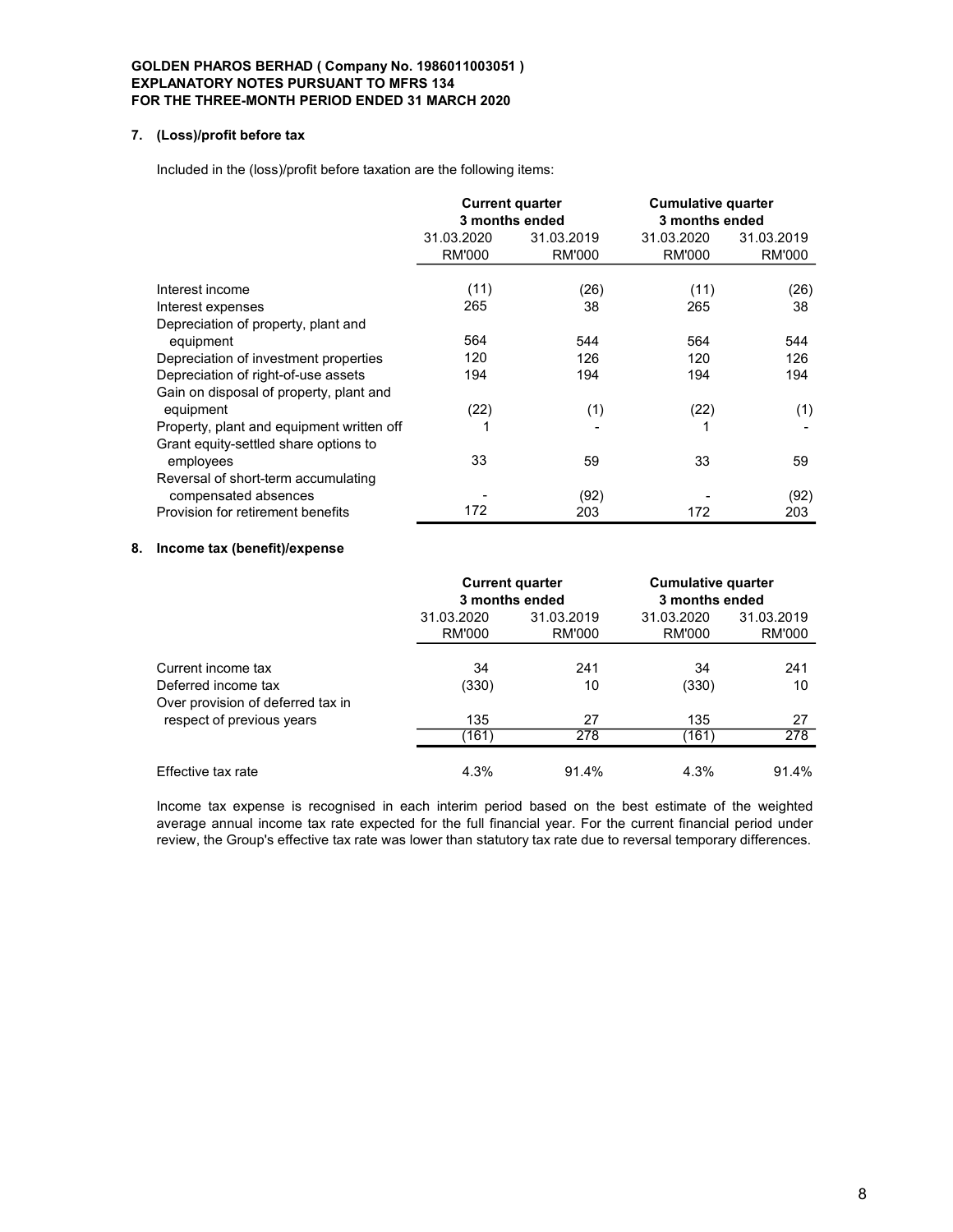### 9. (Loss)/earnings per share

Basic (loss)/earnings per share amounts are calculated by dividing (loss)/profit for the period, net of tax, attributable to owners of the parent by the weighted average number of ordinary shares outstanding during the period.

|                                                                                                                        |          |            | <b>Current quarter</b><br>3 months ended | <b>Cumulative quarter</b><br>3 months ended |            |
|------------------------------------------------------------------------------------------------------------------------|----------|------------|------------------------------------------|---------------------------------------------|------------|
|                                                                                                                        |          | 31.03.2020 | 31.03.2019                               | 31.03.2020                                  | 31.03.2019 |
| (Loss)/earnings net of tax attributable to<br>owners of the parent used in the<br>computation of earnings<br>per share | (RM'000) | (3,580)    | 26                                       | (3,580)                                     | 26         |
| Weighted average number<br>of ordinary shares in issue                                                                 | (' 000)  | 135.645    | 135.135                                  | 135.645                                     | 135,135    |
| Basic (loss)/earnings per share                                                                                        | (sen)    | (2.64)     | 0.02                                     | (2.64)                                      | 0.02       |

### 10. Property, plant and equipment

During the three-month period ended 31 March 2020, the Group has acquired property, plant and equipment at a cost of RM45,000 (31 March 2019: RM508,000). As at 31 March 2020, the total depreciation charged for the property, plant and equipment was RM564,000 (31 March 2019: RM544,000). Property, plant and equipment with the carrying amount of RM1,000 were written off by the Group during three-month period ended 31 March 2020 (31 March 2019; RMNil). This has been included in other operating expenses in the statement of profit and loss and other comprehensive income.

The Group has also disposed of assets with a carrying amount of RMNil during the three-month period ended 31 March 2020 (31 March 2019:RMNil), resulting in a gain on disposal of RM22,000 (31 March 2019: RM1,000), recognised and included in other income in the statement of profit or loss and other comprehensive income.

## 11. Goodwill

|                                                                                    | Goodwill<br>RM'000 |
|------------------------------------------------------------------------------------|--------------------|
| Cost:                                                                              |                    |
| At 1 January 2019/31 December 2019/31 March 2020                                   | 613                |
| <b>Accumulated impairment:</b><br>At 1 January 2019/31 December 2019/31 March 2020 | (613)              |
| Net carrying amount:<br>At 1 January 2019/31 December 2019/31 March 2020           |                    |

#### 12. Fair value hierarchy

The Group uses the following hierarchy for determining the fair value of all financial instruments carried at fair value:

Level 1 - Quoted (unadjusted) market prices in active markets for identical assets or liabilities

- Level 2 Valuation techniques for which the lowest level input that is significant to the fair value measurement is directly or indirectly observable
- Level 3 Valuation techniques for which the lowest level input that is significant to the fair value measurement is unobservable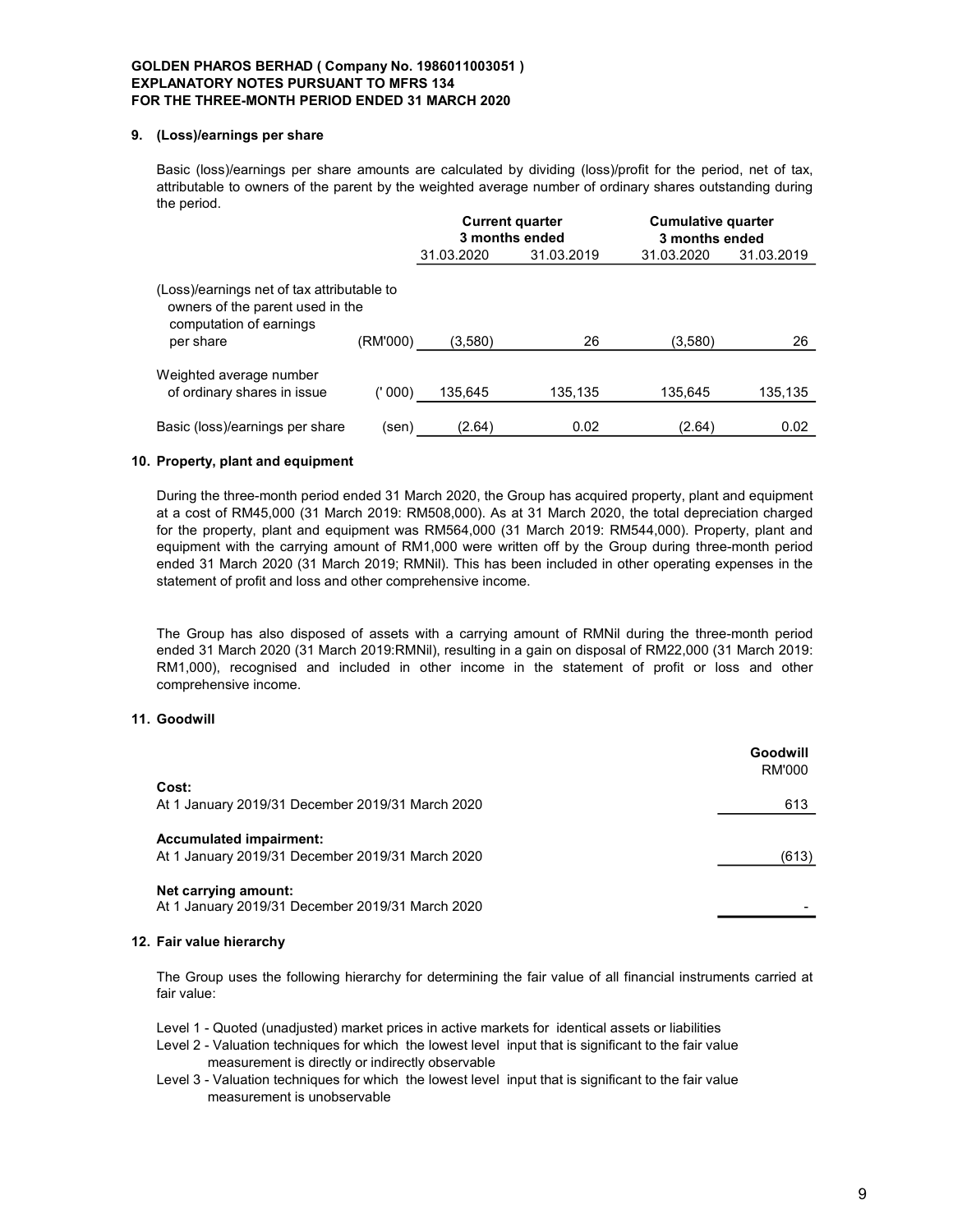#### 12. Fair value hierarchy ( continued)

As at the reporting date, the Group held the following financial assets that are measured at fair value:

|                                                                   | Total  | Level 1 | Level 2 | Level 3 |
|-------------------------------------------------------------------|--------|---------|---------|---------|
|                                                                   | RM'000 | RM'000  | RM'000  | RM'000  |
| 31 March 2020                                                     |        |         |         |         |
| Fair value through other comprehensive<br>income financial assets |        |         |         |         |
| Equity shares                                                     | 1.317  | 1.317   | -       |         |
| <b>31 December 2019</b>                                           |        |         |         |         |
| Fair value through other comprehensive<br>income financial assets |        |         |         |         |
| Equity shares                                                     | 2.211  | 2.211   |         |         |

No transfer between any levels of the fair value hierarchy took place during the current interim period and the comparative period. There were also no changes in the purpose of any financial assets that subsequently resulted in a different classification of that assets.

The Group does not hold credit enhancements or collateral to mitigate credit risk. The carrying amount of financial assets therefore represents the potential credit risk.

## 13. Cash and bank balances

Cash and bank balances comprised the following amounts:

|                                 | 31.03.2020    | 31.12.2019 |
|---------------------------------|---------------|------------|
|                                 | <b>RM'000</b> | RM'000     |
|                                 |               |            |
| Cash at banks and in hand       | 6.988         | 10,603     |
| Deposits in licensed banks      | 10,232        | 11,639     |
|                                 | 17.220        | 22.242     |
| Less:                           |               |            |
| Bank overdraft                  | (2,399)       | (1,356)    |
| Deposits in licensed banks      | (1,240)       | (1,240)    |
| Total cash and cash equivalents | 13,581        | 19,646     |
|                                 |               |            |

## 14. Share capital

There were no issuances, cancellation, repurchases, resale and repayments of debts and equity securities for the financial period ended 31 March 2020.

### 15. Borrowings

|                  | 31.03.2020<br><b>RM'000</b> | 31.12.2019<br><b>RM'000</b> |
|------------------|-----------------------------|-----------------------------|
| <b>Current</b>   |                             |                             |
| Secured          | 3,782                       | 2,823                       |
| Non-current      |                             |                             |
| Secured          | 9,465                       | 9,686                       |
| Total borrowings | 13.247                      | 12,509                      |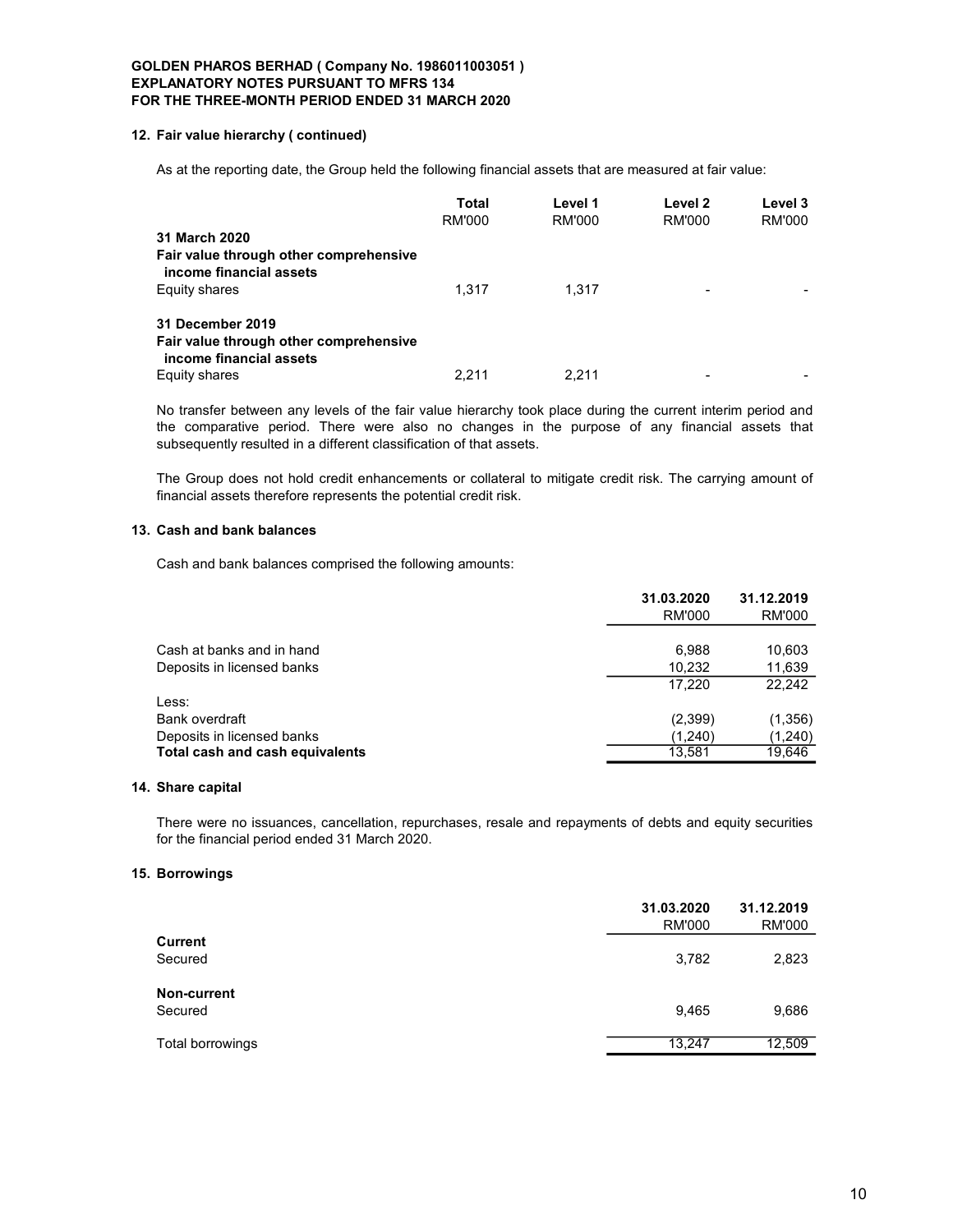## 16. Dividend

### 17. Commitments

| There was no dividend declared by the Company during the financial period ended 31 March 2020 (31<br>March 2019: RMNil).                                                                                                                   |                          |                                            |                                                                   |                                                                          |                                                |
|--------------------------------------------------------------------------------------------------------------------------------------------------------------------------------------------------------------------------------------------|--------------------------|--------------------------------------------|-------------------------------------------------------------------|--------------------------------------------------------------------------|------------------------------------------------|
| 17. Commitments                                                                                                                                                                                                                            |                          |                                            |                                                                   |                                                                          |                                                |
|                                                                                                                                                                                                                                            |                          |                                            | 31.03.2020                                                        | <b>RM'000</b>                                                            | 31.12.2019<br>RM'000                           |
| <b>Capital expenditure</b><br>Approved and contracted for:                                                                                                                                                                                 |                          |                                            |                                                                   |                                                                          |                                                |
| Plant and machinery<br>Motor vehicles                                                                                                                                                                                                      |                          |                                            |                                                                   | 197                                                                      | 637<br>200                                     |
| Approved but not contracted for:<br>Plant and machinery                                                                                                                                                                                    |                          |                                            |                                                                   | 630                                                                      | 630                                            |
| Motor vehicles                                                                                                                                                                                                                             |                          |                                            |                                                                   | 573<br>1,400                                                             | 770<br>2,237                                   |
| 18. Related party transactions<br>The following table provides information on the transactions which have been entered into with related<br>parties during the three-month periods ended 31 March 2020 and 31 December 2019 as well as the |                          |                                            |                                                                   |                                                                          |                                                |
| balances with the related parties as at 31 March 2020 and 31 December 2019:                                                                                                                                                                |                          |                                            |                                                                   |                                                                          |                                                |
|                                                                                                                                                                                                                                            |                          | <b>Secretarial</b><br>fee<br><b>RM'000</b> | <b>Expenses</b><br>paid by<br>related<br>parties<br><b>RM'000</b> | <b>Amounts Amounts</b><br>owed by<br>related<br>parties<br><b>RM'000</b> | owed to<br>related<br>parties<br><b>RM'000</b> |
| Entities with significant influence over the Group:<br>Holding company                                                                                                                                                                     |                          |                                            |                                                                   |                                                                          |                                                |
| Terengganu Incorporated Sdn. Bhd. ("TISB")                                                                                                                                                                                                 | 31.03.2020<br>31.12.2019 | 3                                          | 28                                                                | (24)                                                                     | 12,127<br>12,127                               |
| A corporate shareholder<br>$\mathbf{r}$ and $\mathbf{r}$                                                                                                                                                                                   | 0.100000                 |                                            |                                                                   |                                                                          | $\sim$ $\sim$                                  |

# The following table provides information on the transactions which have been entered into with related parties during the three-month periods ended 31 March 2020 and 31 December 2019 as well as the balances with the related parties as at 31 March 2020 and 31 December 2019:

| <b>Capital expenditure</b>                                                  |            |                    |                 |               |                        |
|-----------------------------------------------------------------------------|------------|--------------------|-----------------|---------------|------------------------|
| Approved and contracted for:                                                |            |                    |                 |               |                        |
| Plant and machinery                                                         |            |                    |                 |               | 637                    |
| Motor vehicles                                                              |            |                    |                 | 197           | 200                    |
| Approved but not contracted for:                                            |            |                    |                 |               |                        |
| Plant and machinery                                                         |            |                    |                 | 630           | 630                    |
| Motor vehicles                                                              |            |                    |                 | 573           | 770                    |
|                                                                             |            |                    |                 | 1,400         | 2,237                  |
| <b>Related party transactions</b>                                           |            |                    |                 |               |                        |
|                                                                             |            |                    |                 |               |                        |
| balances with the related parties as at 31 March 2020 and 31 December 2019: |            |                    |                 |               |                        |
|                                                                             |            |                    | <b>Expenses</b> |               | <b>Amounts Amounts</b> |
|                                                                             |            |                    | paid by         | owed by       | owed to                |
|                                                                             |            | <b>Secretarial</b> | related         | related       | related                |
|                                                                             |            | fee                | parties         | parties       | parties                |
|                                                                             |            | <b>RM'000</b>      | <b>RM'000</b>   | <b>RM'000</b> | <b>RM'000</b>          |
| Entities with significant influence over the Group:                         |            |                    |                 |               |                        |
| Holding company                                                             |            |                    |                 |               |                        |
| Terengganu Incorporated Sdn. Bhd. ("TISB")                                  | 31.03.2020 |                    |                 |               | 12,127                 |
|                                                                             | 31.12.2019 | 3                  | 28              | (24)          | 12,127                 |
| A corporate shareholder                                                     |            |                    |                 |               |                        |
| Lembaga Tabung Amanah Warisan                                               | 31.03.2020 |                    |                 |               | 640                    |
| Negeri Terengganu ("LTAWNT")                                                | 31.12.2019 |                    |                 |               | 640                    |
|                                                                             |            |                    |                 |               |                        |
| Events after the reporting period                                           |            |                    |                 |               |                        |
| (a) On 4 June 2020, the Company had made an announcement on the following:  |            |                    |                 |               |                        |
|                                                                             |            |                    |                 |               |                        |

## 19. Events after the reporting period

- (a) On 4 June 2020, the Company had made an announcement on the following:
	- (i) Proposed settlement of amount owing to Terengganu Inc, a major shareholder of the Company, via the issuance of 12,000,000 RPS ("Proposed Settlement"); and
	- (ii) Proposed amendments to the constitution of the Company to facilitate the issuance of the RPS pursuant to the Proposed Settlement ("Proposed Amendments").

The Company shall issue 12,000,000 units of RPS to TISB at RM1 per RPS as full settlement of the amount due to TISB of RM 12 million. The Agreement is conditional upon the Company obtaining the approval of its shareholders at an extraordinary general meeting to be convened.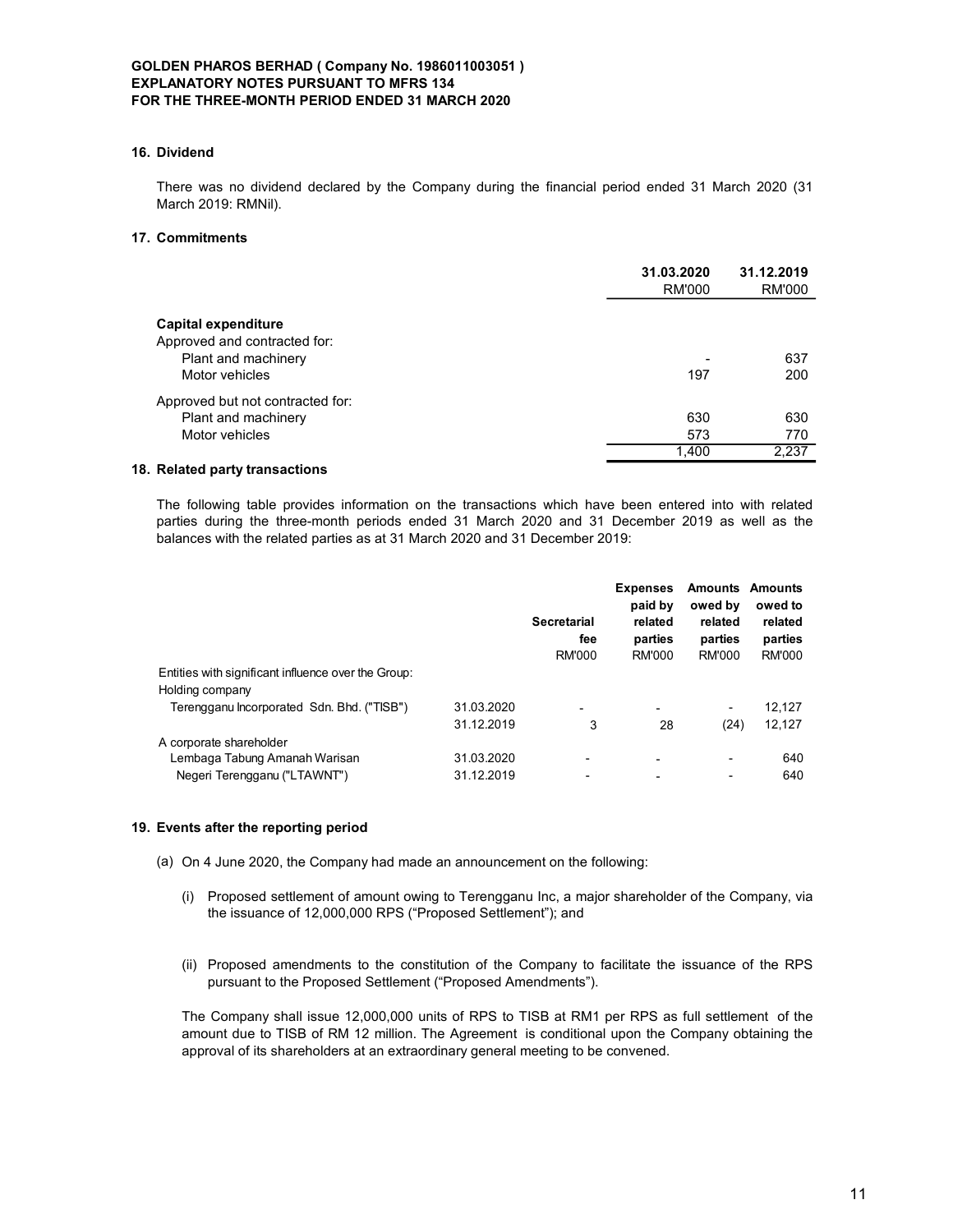## GOLDEN PHAROS BERHAD ( Company No. 1986011003051 ) EXPLANATORY NOTES PURSUANT TO BURSA MALAYSIA LISTING REQUIREMENT: CHAPTER 9, APPENDIX 9B, PART A FOR THE THREE-MONTH PERIOD ENDED 31 MARCH 2020

#### 20. Performance review

### (a) Current Quarter vs Corresponding Quarter of Previous Period (1Q2020 vs 1Q2019)

The Group registered a revenue of RM5.83 million in the current quarter ended 31 March 2020 ("1Q2020") as compared to RM15.65 million reported in the previous year's corresponding quarter ("1Q2019"). Consequently, the Group recorded a loss before tax of RM3.74 million as compared to a profit before taxation of RM0.34 million in 1Q2019.

The Group businesses, being non-essentials businesses, were temporarily closed during the Movement Control Order ("MCO") period commenced on 18 March 2020. As such, The Group's 1Q2020 result was partly impacted by the closure of operations during MCO.

Other challenges faced by the Group during the quarter under review were insufficient feedstock for Group's sawmilling to fully operate the factory and non-recoverability of construction sectors that affected the Group's glass demand.

## Harvesting, sawmilling and kiln drying segment

The segment's operating revenue of RM1.80 million in 1Q2020 was substantially lower than RM9.67 million reported in 1Q2019. Accordingly, the segment posted a loss before tax of RM2.40 million as compared to a profit before tax of RM1.52 million recorded in the preceding year's corresponding quarter.

As usual, the internal logs extraction was adversely affected by the rainy season in the early period of the quarter under review. Consequently, the total logs harvested reduced by 51% in 1Q2020 to 3,448 hoppus tonne from 7,082 hoppus tonne in 1Q2019.

The limited logs supply to the mills has resulted to the lower production of sawn timber which eventually caused to the decrease in sawn timber sales. In addition, the close of operations during the MCO has caused to the situation more worse. As a result, the sales of sawn timber reduced 73% in 1Q2020 against 1Q2019.

#### Manufacturing segment

During the quarter under review, the manufacturing segment which is the manufacturing activities of glass, veneer and woodchip reported a loss before tax of RM0.64 million, increased by 49% as compared to a pre-tax loss of RM0.43 million in 1Q2019. The increase in loss was in line with the reduction in the segment's revenue by 33% during the quarter under review.

The glass operation is still affected by the non-recoverability of construction sectors since early 2018, led to the postponements of the glass order. This market doldrums coupled with the imposition of the MCO has resulted to the glass sales declined by 49% in 1Q2020 against 1Q2019.

Meanwhile, the veneer operation of the Group is still facing the lower running capacity, mainly due to incomplete line of production. The improvise line of production which was initially planned to complete in 2Q2020 now defers to 3Q2020 due to MCO imposition.

## Other segment

Other segment which refers to the investment holding and rental activity of the Group, has recorded an increase in revenue, mainly due to new lease of building to the external party. Combining with the reduction in segment's other operating expenses by 8%, there was a slight decrease in segment pre-tax loss.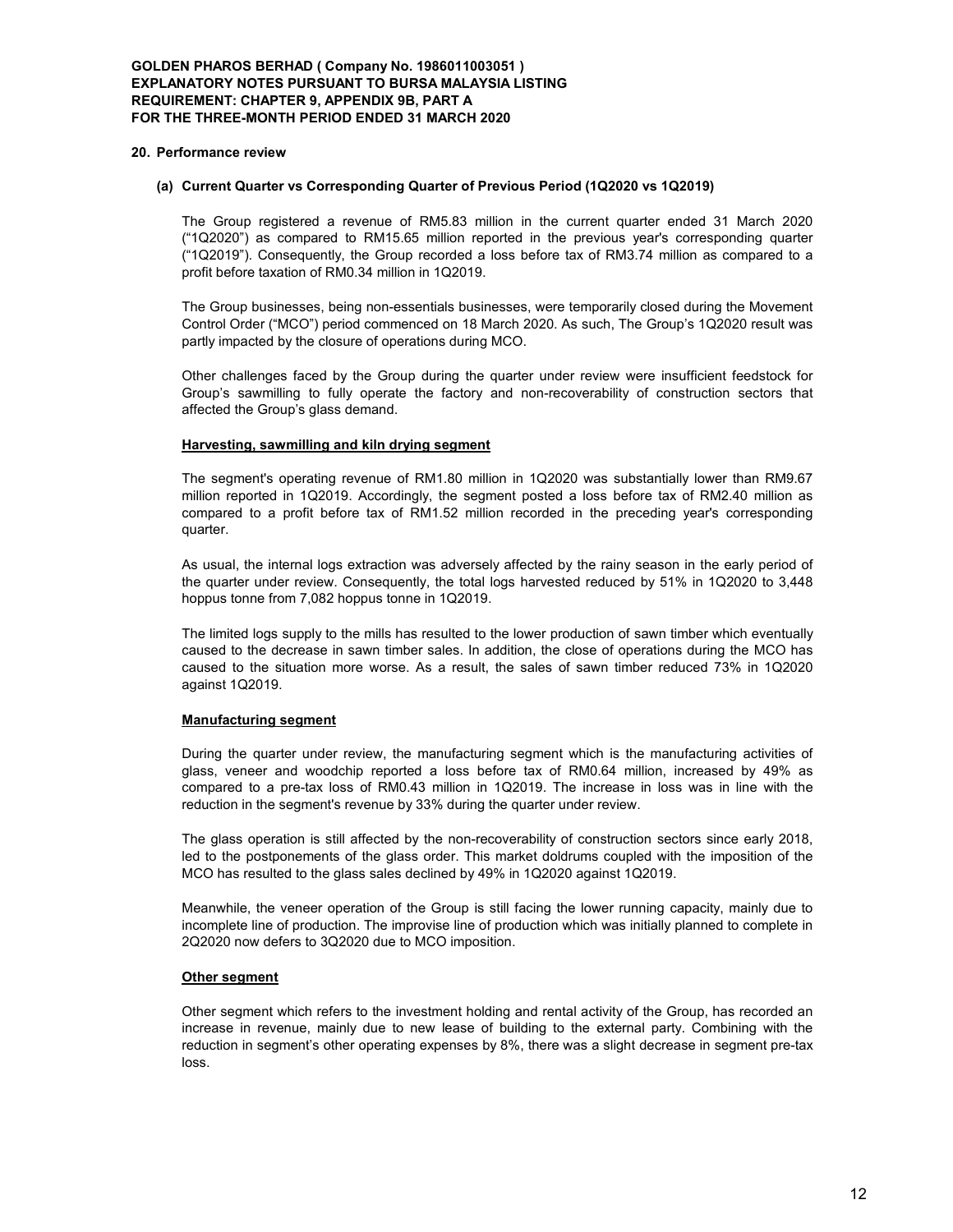### GOLDEN PHAROS BERHAD ( Company No. 1986011003051 ) EXPLANATORY NOTES PURSUANT TO BURSA MALAYSIA LISTING REQUIREMENT: CHAPTER 9, APPENDIX 9B, PART A FOR THE THREE-MONTH PERIOD ENDED 31 MARCH 2020

21. Material change in performance of operating segments of current quarter compared with immediate preceding quarter

|                      | <b>Current</b><br>quarter | <b>Immediate</b><br>preceding<br>quarter |
|----------------------|---------------------------|------------------------------------------|
|                      | 31.03.2020                | 31.12.2019                               |
|                      | <b>RM'000</b>             | <b>RM'000</b>                            |
| Revenue              | 5,825                     | 13,415                                   |
| Loss before taxation | (3,741)                   | (5,862)                                  |

Despite the reduction in the Group's revenue by 57% in 1Q2020, the Group's loss before tax has reduced to RM3.74 million in 1Q2020 from RM5.86 million loss before tax reported in the immediate preceding quarter ("4Q2019"). The reduction in loss was primarily contributed by the major reduction in other segment's operating expenses.

The harvesting, sawmilling and kiln drying segment has recorded a significant reduction in revenue by 78%, caused to increase in pre-tax loss by 12% in the current quarter. This adverse performance was mainly due to the proceeds from sales of logs amounted to RM3.05 million materialized in the immediate preceding quarter

In contrast, the manufacturing segment showed a favourable result whereby the loss before tax reduced from RM2.45 million to RM0.64 million in 1Q2020, despite the decline in the segment's revenue by 25%. This situation was primarily contributed by the substantial savings in the segment's operating expenses during 1Q2020.

Other segment reported better position in 1Q2020 whereby the segment's pre-tax loss decreased to RM0.70 million from RM1.28 million reported in 4Q2019. The improved performance in 1Q2020 was primarily contributed by the non-recurrence of the segment's one-off expenses incurred in 4Q2019.

## 22. Commentary on prospect

The outlook of the global and Malaysian economy caused by the unprecedented outbreak of Covid-19 is expected to be unfavourable and disruptive to many sectors of businesses and its implication will be highly dependent on the duration and severity of the pandemic.

Similarly, this Covid-19 pandemic and the imposition MCO has adversely impacted the Group's financial performance after the operations were suspended since 18 March 2020 until early May 2020. This may result in the Group is unable recover this adverse position during the second quarter period of 2020.

As the operations resumed in early May 2020, the ability of the Group's business to improve in a shorter time is still uncertain especially on the glass demand. While the challenges ahead are highly uncertain, the Group has taken necessary actions to perform quick assessments on the financial impact to the Group's performance in 2020, maximise the utilisation of the government assistance from Economic Stimulus Package and most importantly has implemented the mitigation measures through various stages of cost cutting program.

Going forward, the Group will stay vigilant and take appropriate, timely measures to minimise the financial impact whilst remaining committed to its medium to longer-term strategies and action plans.

## 23. Changes in material litigation

There was no material litigation against the Group.